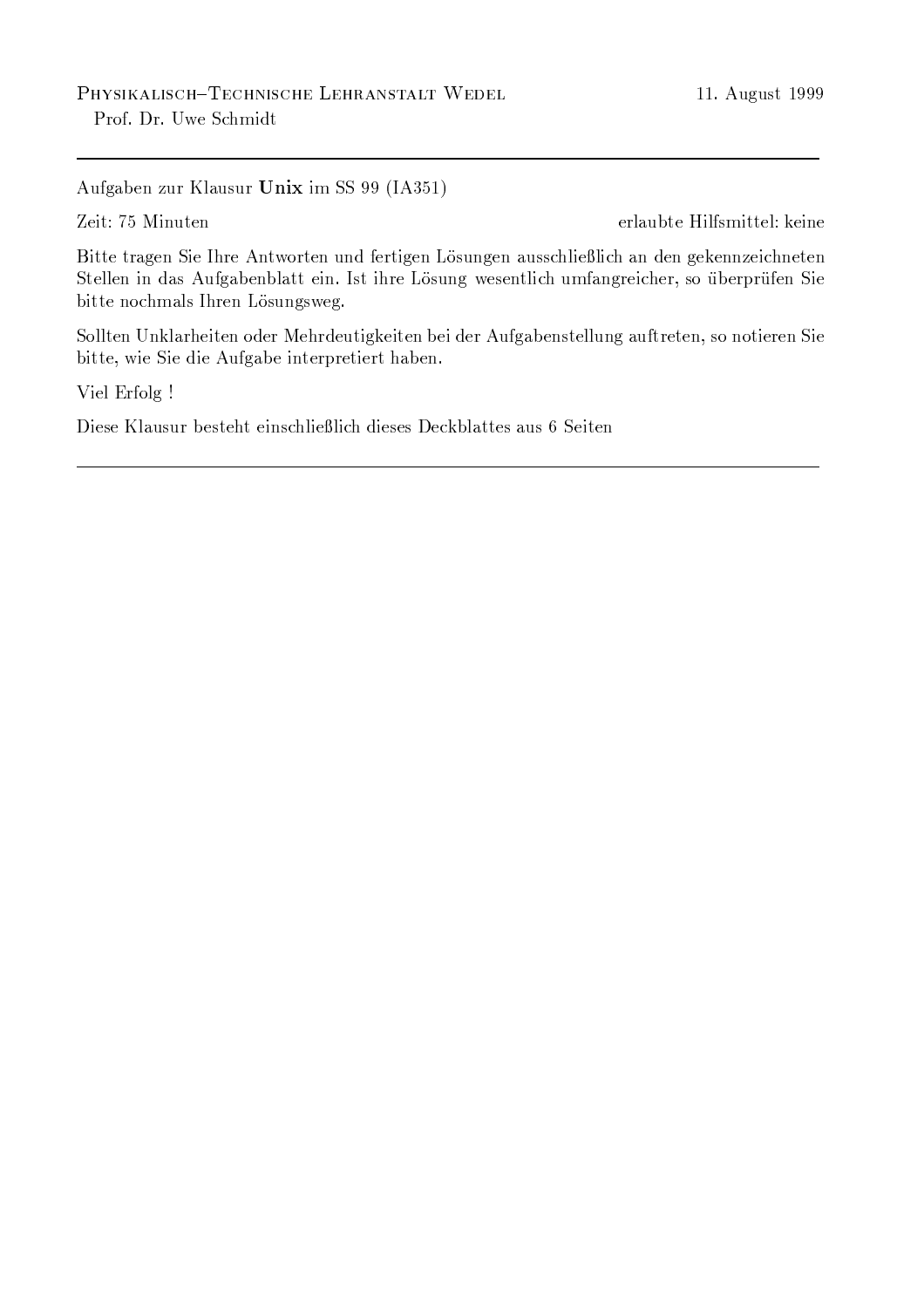### -

?M?N#ALGZ?S?fGZN- QS7'FHFK:NI73KN Of+.F <,+.6 C}D0/2+CED.?NPKRZRl?6niw<SK:1;?GZ?fN GlF ?68Of?G CED d?n 1ek:nm?n3\*,68m?glie=1ek:nm?n3\*,6k:RzRl?n.Glie=1ek:nm?n3\*,6k:RzRl?nb9}y+.6k:RzRl?nb9}y+.6k:RzRl?NB9}y+.6k:R K+/2-)?-'?M?Nx>s?6I?NLGlNPI?N.?fNPnB& u7 I ?6-n!"t1EK-L/#L7'6;qL7'FHF\?N( 6;7'{u+.NIPQSRZ?GlN/8CED.68?fGZM.+.Nmist für HTML-tags nicht signifikant.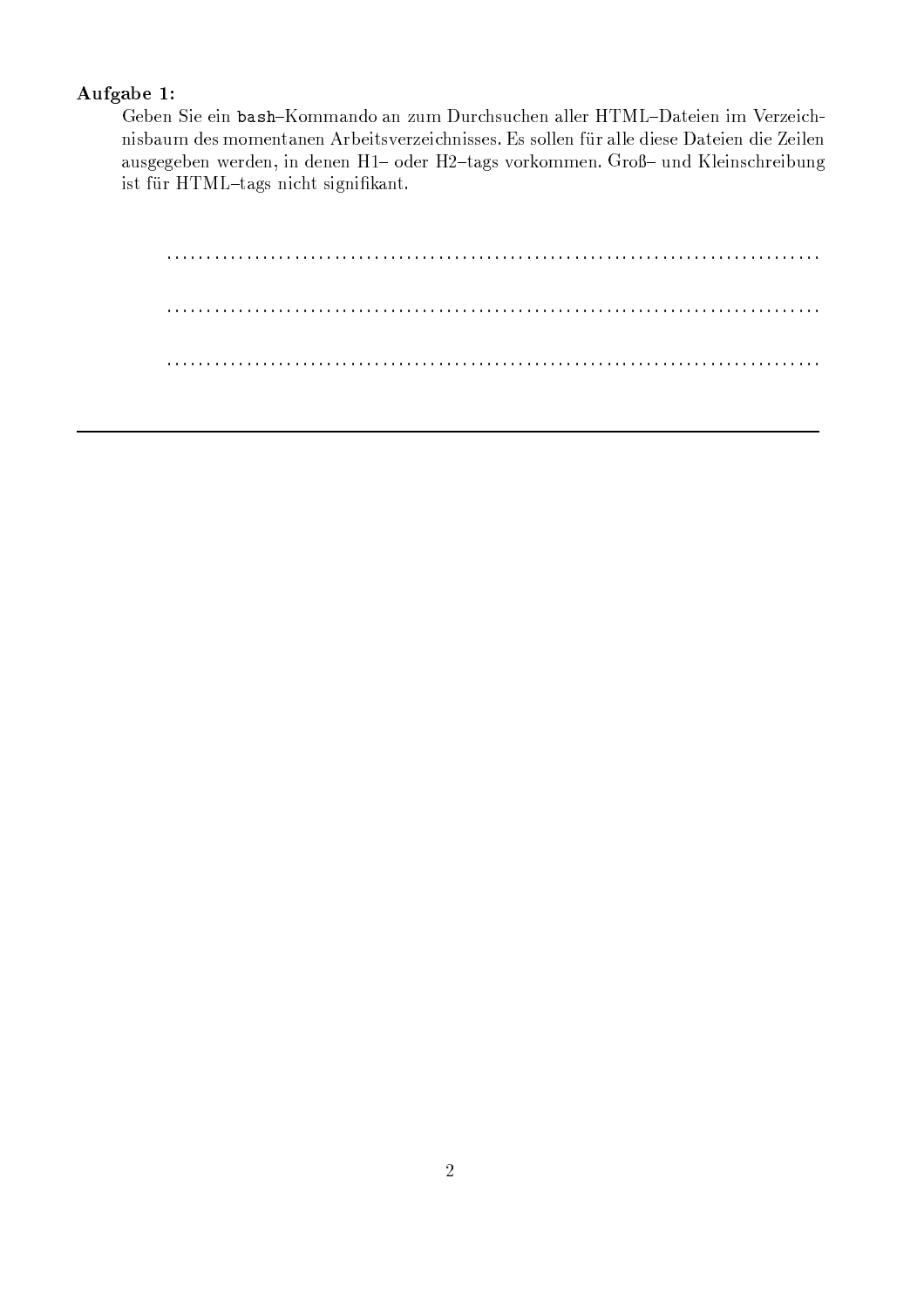## Aufgabe 2:

Beschreiben Sie, was intern in einer shell, z.B in der bash, und dem UNIX-Betriebsystemkern abläuft, wenn folgendes Kommando ausgeführt wird:

cat 'find . - name '\*.html' - print' | grep -i '<TITLE>' > titles

Welche Operationen werden auf Prozessen und Ein/Ausgabekanälen ausgeführt (fork,  $exec, wait, ...).$ 

Beschreibung und/oder Skizze: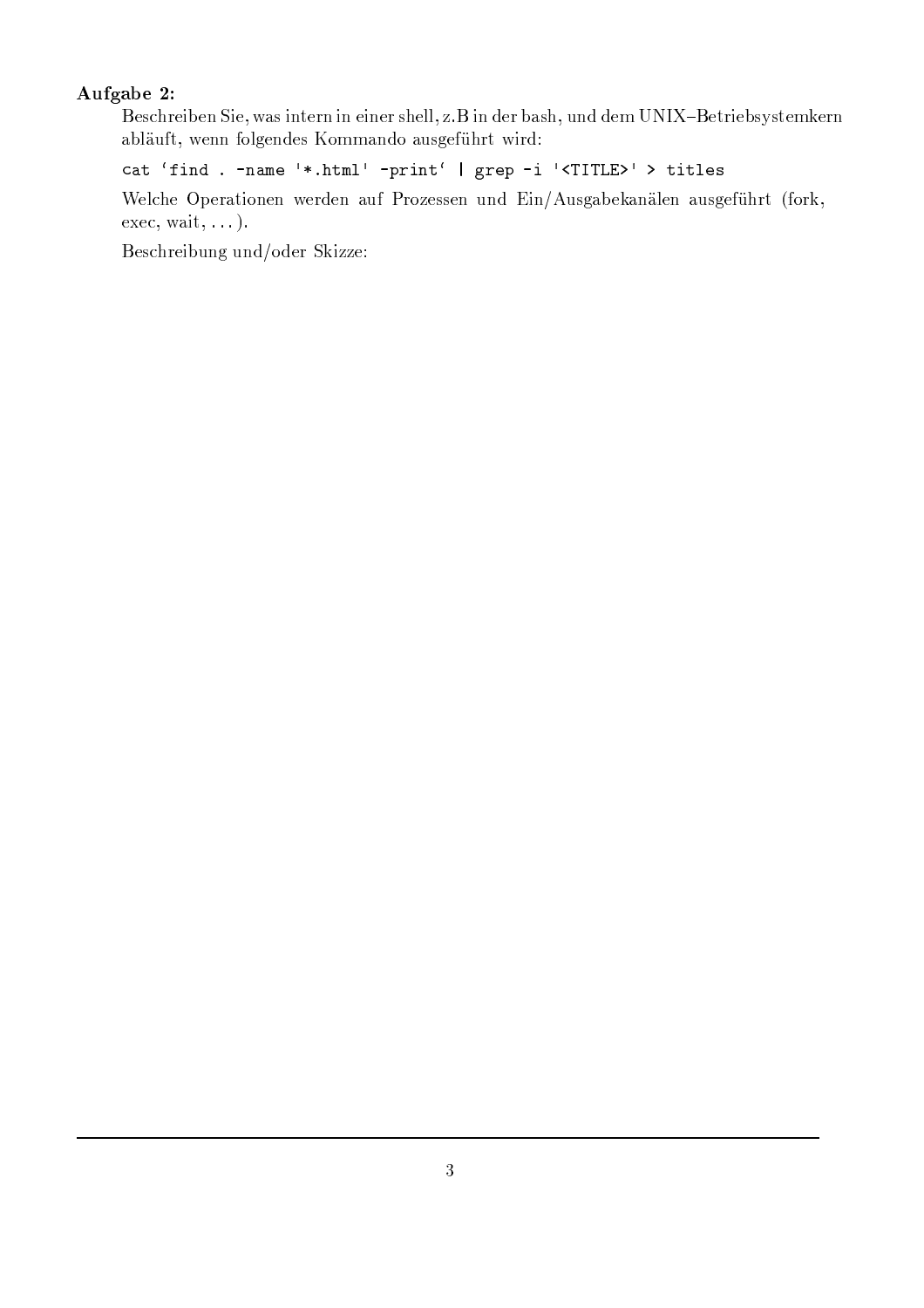#### Aufgabe 3:

Welche der folgenden Aussagen treffen zu?

- 1. rcs ist ein UNIX-Kommando zum Kopieren, Löschen und Sichern von Dateien (remove.copy.save).
- 2. Eine effiziente Versionsverwaltung legt für jede Modifikation einer Datei eine vollständige Kopie in einem Archiv an.
- 3. In einem RCS/SCCS-Archiv werden mehrere Quelldateien aufbewahrt.
- 4. In einem CVS-Archiv werden ganze Verzeichnisbäume abgespeichert.
- 5. CVS ist eine Erweiterung von RCS
- 6. Versionsverwaltungen, die mit Rückwärts-Deltas arbeiten, sind effizienter als Versionsverwaltungen mit Vorwärts-Deltas.
- 7. Versionsverwaltungssysteme werden bei Softwarefirmen nur sporadisch eingesetzt, da ihre Anschaffung kostspielig ist.
- 8. Versionsverwaltungssysteme haben den Nachteil, daß dadurch die makefiles unhandlich werden.
- 9. Versionsverwaltungssysteme werden bei Softwarefirmen nur sporadisch eingesetzt, da sie zu viel Rechenzeit für das Archivieren und Auslesen ver**brauchen**
- 10. Versionsverwaltungssysteme werden bei Softwarefirmen nur sporadisch eingesetzt, da sie die Arbeit im Team behindern.
- 11. Versionsverwaltungssysteme werden bei Softwarefirmen nur sporadisch eingesetzt, da nur Programmquellen verwaltet werden können, aber keine Entwurfsdokumente und Testfälle
- 12. Es ist möglich, die Versionen der Quellen aus einem ausgelieferten Programm in Binärformat zu erkennen.

|                      |       |      |  | $j$ a   nein   weiß nicht   |  |
|----------------------|-------|------|--|-----------------------------|--|
|                      |       |      |  | ja   nein   weiß nicht      |  |
|                      |       |      |  | ja   nein     weiß nicht    |  |
|                      |       |      |  | ja   nein   weiß nicht      |  |
|                      |       |      |  | ja   nein   weiß nicht      |  |
|                      |       |      |  | $j$ a   nein     weiß nicht |  |
|                      |       |      |  | ja   nein   weiß nicht      |  |
| $ja \nightharpoonup$ |       |      |  | nein   weiß nicht           |  |
|                      |       |      |  |                             |  |
|                      | $j$ a |      |  | nein   weiß nicht           |  |
| ja                   |       | nein |  | $\vert$ weiß nicht $\vert$  |  |
| ja                   |       | nein |  | weiß nicht                  |  |
|                      |       |      |  |                             |  |
| ja                   |       | nein |  | weiß nicht                  |  |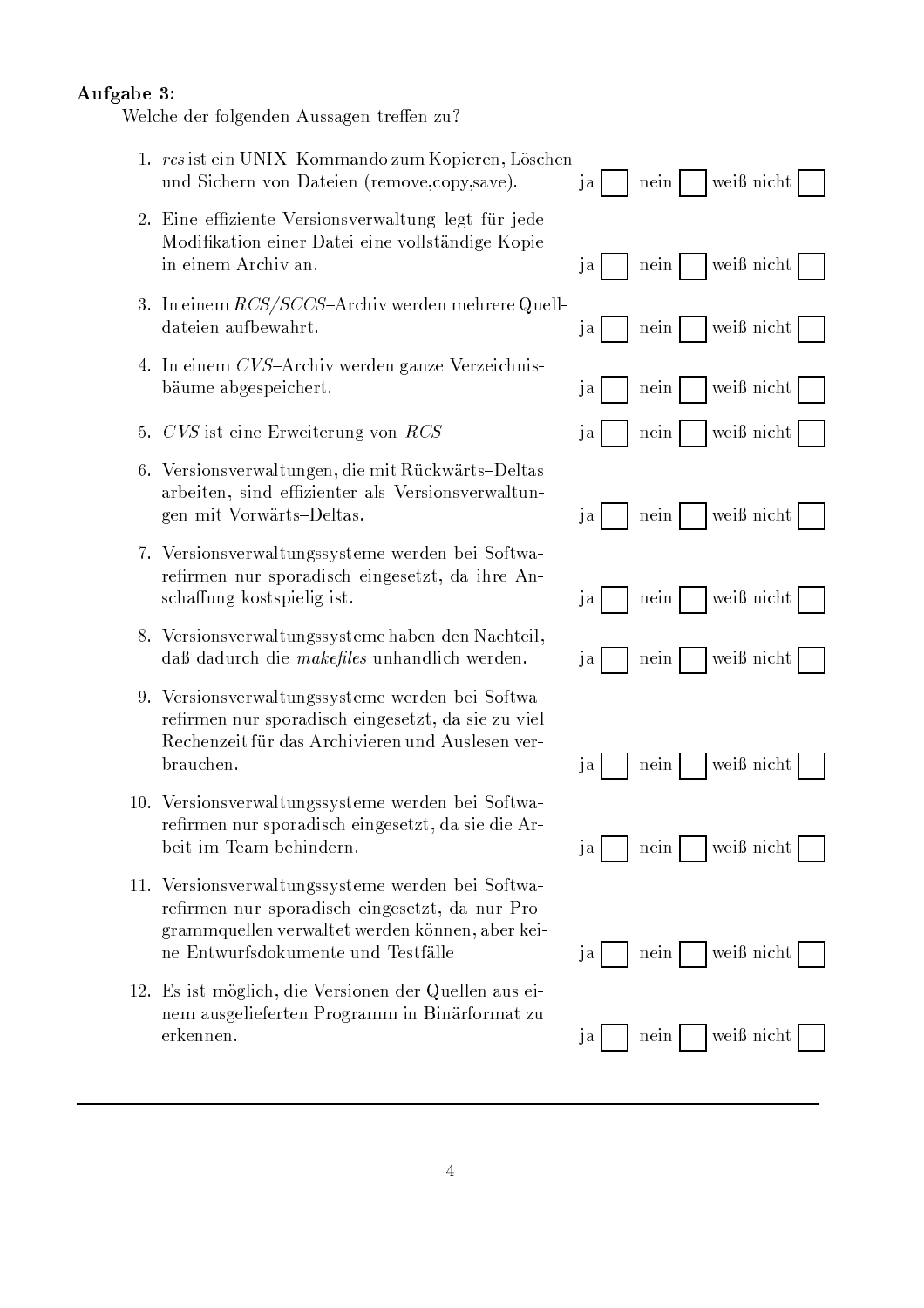## Aufgabe 4:

Gegeben seien folgende sechs C-Quellcode-Dateien prog.c, module1.c, module2.c, module1.h, module2.h und types.h. prog.c enthält das Hauptprogramm, dieses benutzt Routinen, die in module2.h deklariert sind und in module2.c implementiert sind. module2.c benutzt Routinen, die in module1.h deklariert sind und in module1.c implementiert sind. Alle .c-Dateien verwenden globale Datendefinitionen aus types.h

Schreiben Sie einen Makefile zum Erzeugen eines Programms ppp aus den oben beschriebenen Dateien. Beachten Sie dabei alle Abhängigkeiten zwischen den Dateien, entwickeln Sie den Makefile aber so, daß keine überflüssigen Aktionen gemacht werden.

Nutzen Sie keine im make-System vordefinierten oder eingebauten Regeln.